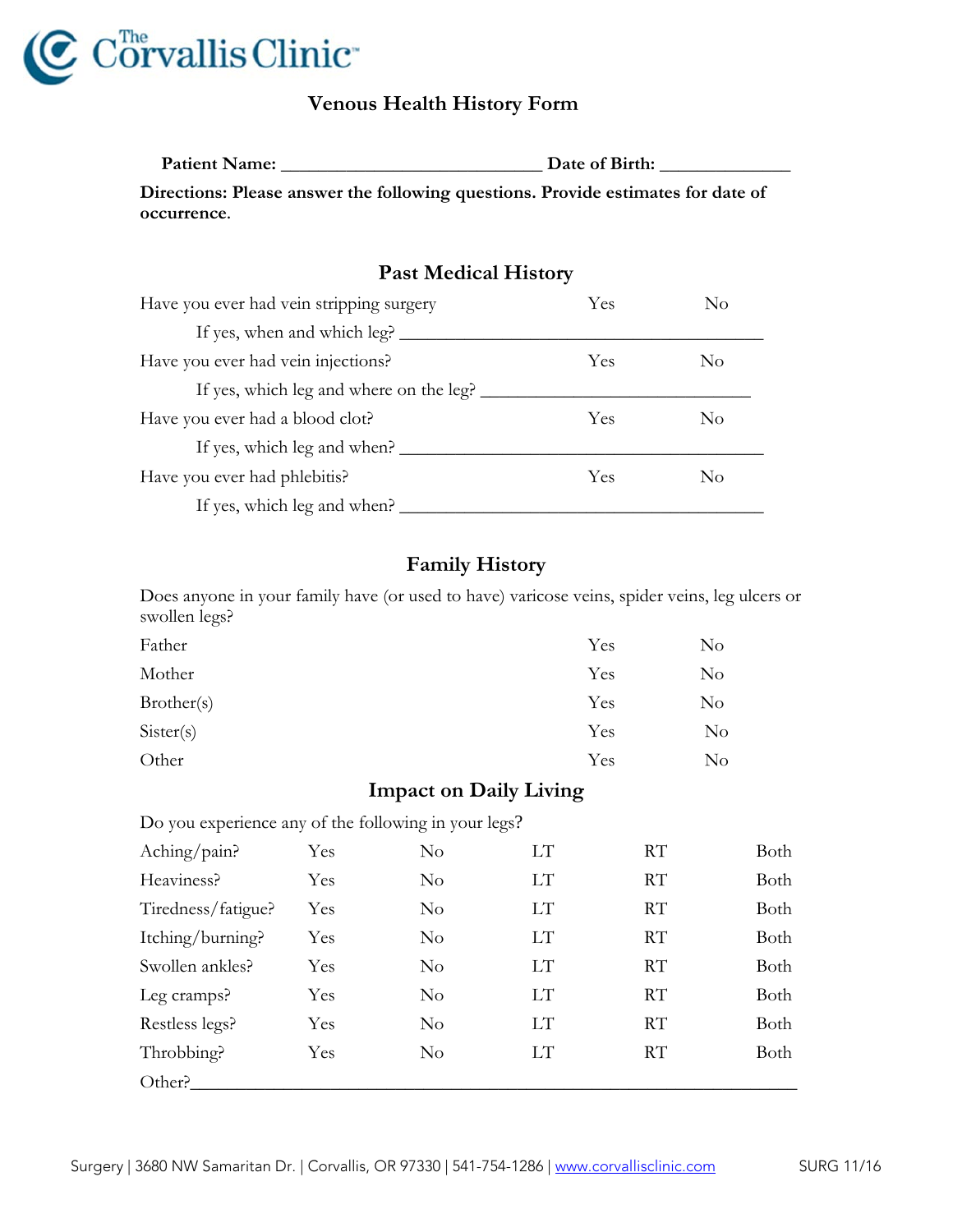| of daily living (excluding "at work" symptoms).                     |     |                |
|---------------------------------------------------------------------|-----|----------------|
| Do you have pain when taking a shower or bath?                      | Yes | N <sub>O</sub> |
| Do you have any bleeding from the veins?                            | Yes | N <sub>O</sub> |
| Does getting dressed hurt?                                          | Yes | N <sub>O</sub> |
| Does it hurt if you bump them?                                      | Yes | N <sub>O</sub> |
| Does it hurt to cross your legs?                                    | Yes | N <sub>O</sub> |
| Do you have pain with meal preparation?                             | Yes | N <sub>O</sub> |
| Do you have pain when doing household chores?                       | Yes | N <sub>o</sub> |
| Does it hurt to garden or mow the grass?                            | Yes | N <sub>O</sub> |
| Do you have pain with exercise?                                     | Yes | N <sub>O</sub> |
| Do you have pain when grocery shopping?                             | Yes | N <sub>O</sub> |
| Do you have pain when you bend or squat?                            | Yes | N <sub>O</sub> |
| Does it hurt when you are sleeping?                                 | Yes | N <sub>O</sub> |
| Does it hurt when your dog or cat jump on your legs?                | Yes | N <sub>O</sub> |
| Does it hurt to sit for an extended period of time?                 | Yes | N <sub>o</sub> |
| Does it hurt to stand for an extended period of time?               | Yes | N <sub>o</sub> |
| Have your veins gotten worse in recent months?                      | Yes | N <sub>o</sub> |
| Describe:                                                           |     |                |
| Do you take any medication for pain (i.e., Advil, Motrin)           | Yes | $\rm No$       |
| If yes, what medication do you take and how many times/mgs per day? |     |                |
| Do you elevate your legs to relieve discomfort?                     | Yes | $\rm No$       |
| If yes, how long per day do you elevate and does it provide relief? |     |                |
|                                                                     |     |                |
| Do you exercise?                                                    | Yes | $\rm No$       |
| If yes, what kind of exercise and how often?                        |     |                |
| Do you wear prescription compression stockings?                     | Yes | $\rm No$       |

Please indicate how your varicose vein symptoms significantly impact specific activities of daily living (excluding "at work" symptoms).

If yes, what is the name of the physician who prescribed your compression stockings and when were they prescribed?